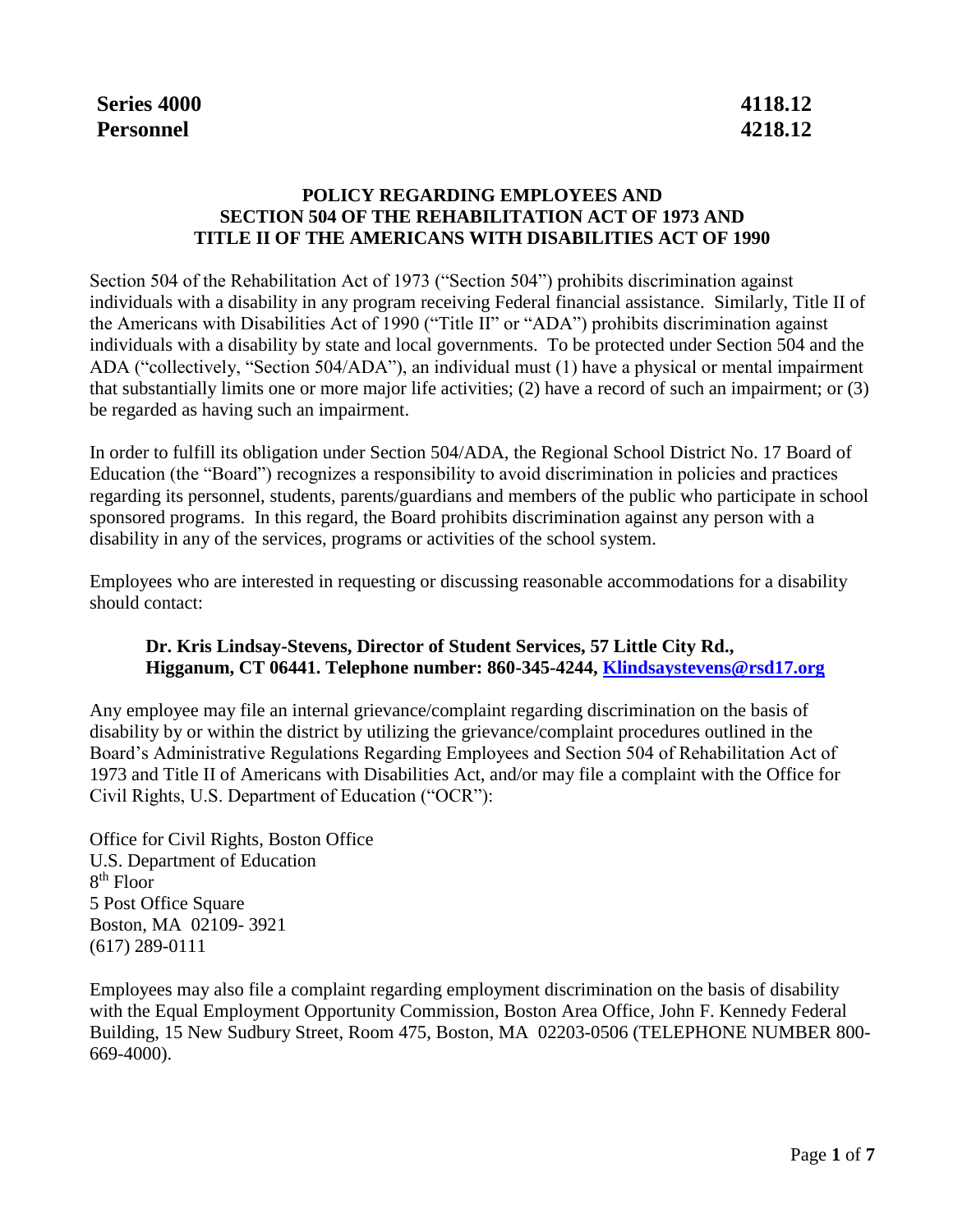Employees may also file a complaint with the Connecticut Commission on Human Rights and Opportunities, 450 Columbus Blvd., Hartford, CT 06103-1835 (TELEPHONE NUMBER 800-477- 5737).

Anyone who wishes to file a grievance/complaint with the district, or who has questions or concerns about this policy, should contact Dr. Kris Lindsay-Stevens, the Section 504/ADA Coordinator for the Regional School District 17 Schools, at phone number 860-345-4244.

Legal References:

29 U.S.C. §§ 705, 794 34 C.F.R. Part 104 42 U.S.C. § 12101 et seq. 28 C.F.R. Part 35

APPROVED: October 19, 2021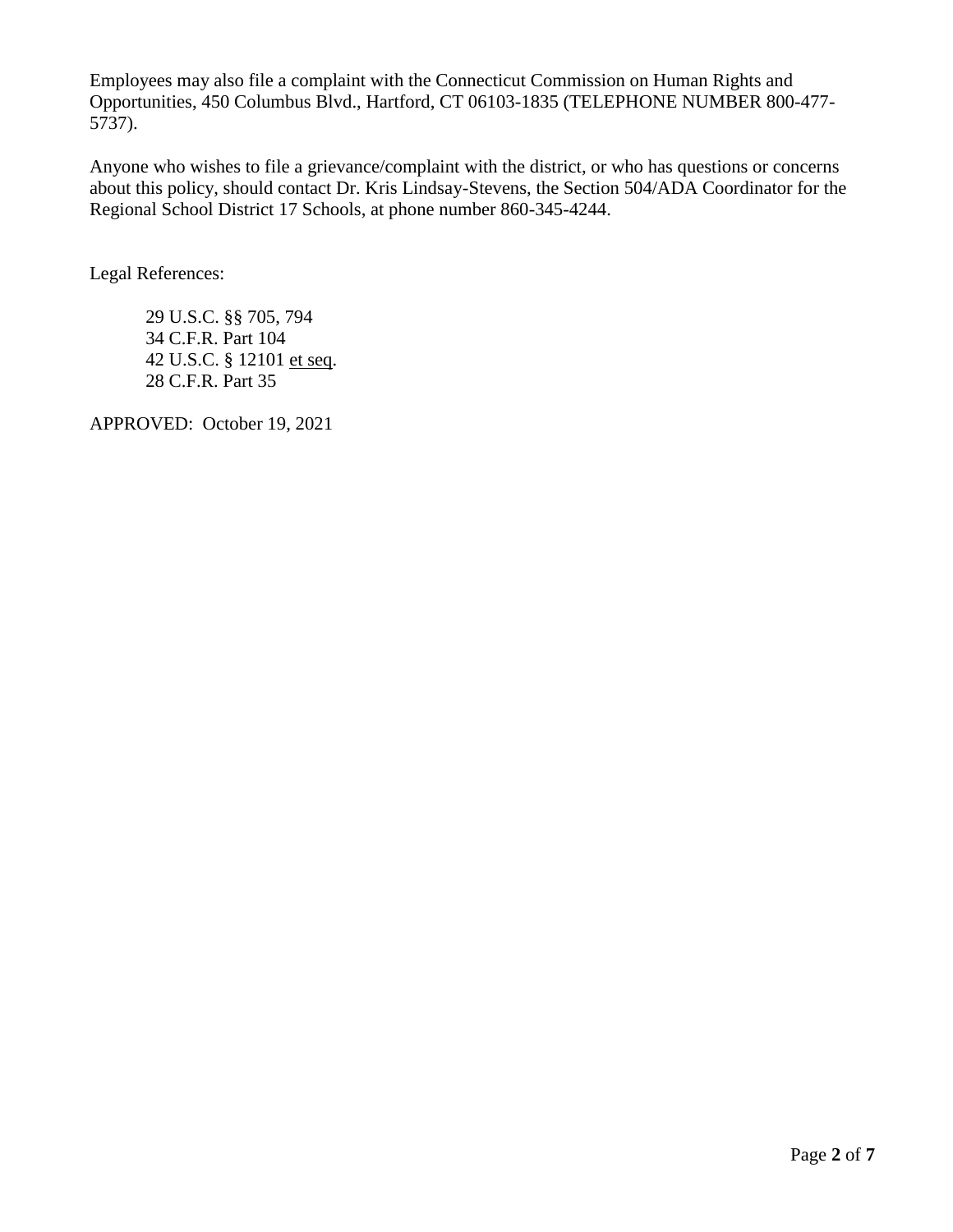# **ADMINISTRATIVE REGULATIONS REGARDING EMPLOYEES AND SECTION 504 OF THE REHABILITATION ACT OF 1973 AND TITLE II OF THE AMERICANS WITH DISABILITIES ACT OF 1990**

#### Regional School District No.17 Board of Education Section 504/ADA Grievance/Complaint Procedures Regarding Discrimination Against Employees

Section 504 of the Rehabilitation Act of 1973 ("Section 504") and Title II of the Americans with Disabilities Act of 1990 ("Title II" or "ADA") (collectively, "Section 504/ADA") prohibit discrimination on the basis of disability. For the purposes of Section 504/ADA, the term "disability" with respect to an individual means: (a) a physical or mental impairment that substantially limits one or more major life activities of such individual; (b) a record of such an impairment; or (c) being regarded as having such an impairment.

## **I. Definitions**

**Major life activities**: include, but are not limited to, caring for oneself, performing manual tasks, seeing, hearing, eating, sleeping, walking, standing, sitting, reaching, lifting, bending, speaking, breathing, learning, reading, concentrating, thinking, communicating, interacting with others, and working. A major life activity also includes the operation of a major bodily function, such as the functions of the immune system, special sense organs and skin, normal cell growth, and digestive, genitourinary, bowel, bladder, neurological, brain, respiratory, circulatory, cardiovascular, endocrine, hemic, lymphatic, musculoskeletal, and reproductive systems. The operation of a major bodily function includes the operation of an individual organ within a body system.

**Mitigating measures:** include, but are not limited to, (a) medication, medical supplies, equipment, appliances, low-vision devices (defined as devices that magnify, enhance, or otherwise augment a visual image, but not including ordinary eyeglasses or contact lenses), prosthetics including limbs and devices, hearing aid(s) and cochlear implant(s) or other implantable hearing devices, mobility devices, oxygen therapy equipment and supplies; (b) use of assistive technology; (c) reasonable modifications or auxiliary aids or services; (d) learned behavioral or adaptive neurological modifications; or (e) psychotherapy, behavioral therapy, or physical therapy.

**Physical or mental impairment**: (a) any physiological disorder or condition, cosmetic disfigurement, or anatomical loss affecting one or more of the following body systems, such as: neurological, musculoskeletal, special sense organs, respiratory (including speech organs), cardiovascular, reproductive, digestive, genitourinary, immune, circulatory, hemic, lymphatic, skin, and endocrine;(b) any mental or psychological disorder, such as intellectual disability, organic brain syndrome, emotional or mental illness, and specific learning disability; or (c) an impairment that is episodic or in remission if it would substantially limit a major life activity when active. Physical or mental impairment includes, but is not limited to, contagious and noncontagious diseases and conditions such as the following: orthopedic, visual, speech, and hearing impairments, and cerebral palsy, epilepsy, muscular dystrophy, multiple sclerosis, cancer, heart disease, diabetes, intellectual disability, emotional illness, dyslexia and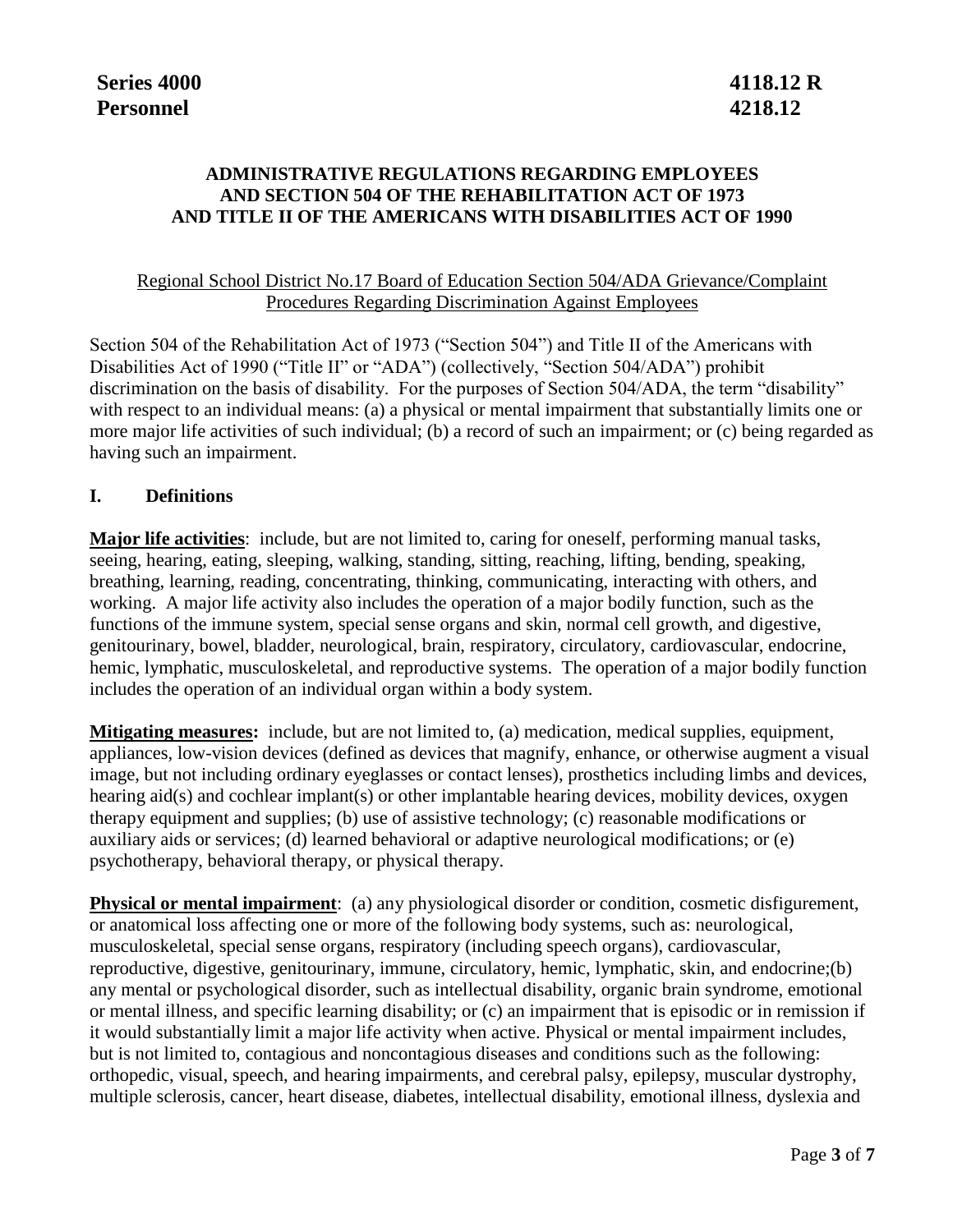other specific learning disabilities, Attention Deficit Hyperactivity Disorder, Human Immunodeficiency Virus infection (whether symptomatic or asymptomatic), tuberculosis, drug addiction, and alcoholism.

# **II. Procedures for Grievances/Complaints Alleging Discrimination on the Basis of Disability**

- A. Any eligible person, including any student, parent/guardian, staff member or other employee who feels that he/she has been discriminated against on the basis of disability (including differential treatment, harassment and retaliation) may submit a written complaint to the district's designated Section 504/ADA Coordinator (see contact information below) within thirty (30) school days of the alleged occurrence.
- B. Timely reporting of complaints facilitates the prompt investigation and resolution of such complaints. If a complaint is filed relating to alleged discrimination occurring more than thirty (30) school days after the alleged occurrence, the ability of the Regional School District 17 Schools (the "District") to investigate the allegations may be limited by the passage of time. Therefore, complaints received after thirty (30) school days of the alleged occurrence shall be investigated to the extent possible, given the passage of time and the impact on available information, witnesses and memory. If a complaint is made verbally, the individual taking the complaint will reduce the complaint to writing. Individuals wishing to make a complaint about discrimination against students on the basis of disability should be referred to the district's Section 504/ADA policies and regulations regarding students.
- C. Retaliation against any individual who complains pursuant to the Board's policy and regulations listed herein is strictly prohibited. The district will not tolerate any retaliation that occurs as a result of the good faith reporting or complaint of disability-based discrimination or as a result of an individual's participation or cooperating in the investigation of a complaint. The district will take necessary actions to prevent retaliation as a result of filing a complaint or the participation in an investigation of a complaint.
- D. If the Section 504/ADA Coordinator is the subject of the complaint, the complaint should be submitted directly to the Superintendent who may conduct the investigation or appoint a designee to conduct the investigation in accordance with these procedures. If the Superintendent is the subject of the complaint, the District shall designate an appropriate party to conduct the investigation in accordance with these procedures.
- E. Complaints will be investigated promptly within timeframes identified below. Timeframes may be extended as needed given the complexity of the investigation, availability of individuals with relevant information and other extenuating circumstances. Confidentiality will be maintained by all persons involved in the investigation to the extent possible.
- F. The complaint should contain the following information:
	- 1. The name of the complainant;
	- 2. The date of the complaint;
	- 3. The date(s) of the alleged discrimination;
	- 4. The names of any witnesses or individuals relevant to the complaint;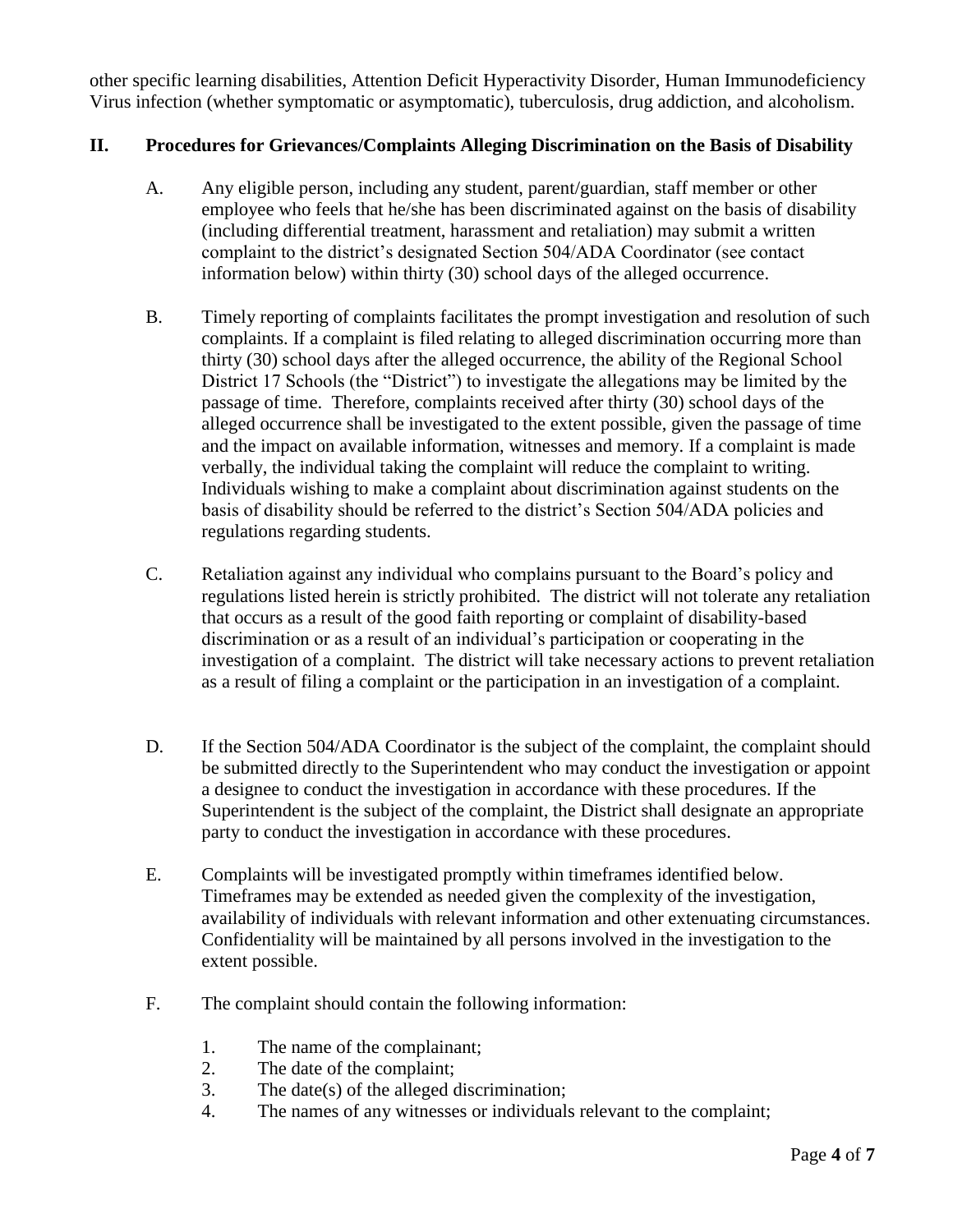- 5. A detailed statement describing the circumstances in which the alleged discrimination occurred; and
- 6. The remedy requested.

However, all complaints will be investigated to the extent possible, even if such information is not included in the complaint. In such circumstances, additional information may be requested by the investigator as part of the investigation process.

- G. Upon receipt of the complaint, the individual investigating the complaint shall:
	- 1. Provide a copy of the written complaint to the Superintendent of Schools;
	- 2. Meet separately with the complainant and the respondent within ten (10) school days to discuss the nature of the complaint, identify individuals the complainant and respondent believe have relevant information, and obtain any relevant documents the complainant may have;
	- 3. Provide the complainant and respondent with a copy of the applicable Board Section 504/ADA Policy and these administrative regulations;
	- 4. Consider whether and which interim measures might be appropriate for an alleged victim and the respondent pending the outcome of the District's investigation;
	- 5. Conduct an investigation of the factual basis of the complaint that is adequate, reliable, and impartial, including conducting interviews with individuals with information and review of documents relevant to the complaint;
	- 6. Maintain confidentiality to the extent practicable throughout the investigative process in accordance with state and federal law;
	- 7. Communicate the outcome of the investigation in writing to the complainant, and to the respondent (to the extent permitted by state and federal confidentiality requirements), within fifteen (15) school days from the date the complaint was received by the Section 504/ADA Coordinator or Superintendent. The written notice shall include a finding as to whether the complaint was substantiated and if so, shall identify how the District will remedy any identified violations of Section 504/ADA. The investigator may extend this deadline for no more than fifteen (15) additional school days if needed to complete the investigation. The complainant and the respondent shall be notified of any such extension;
	- 8. If a complaint is made during summer recess, the complaint will be reviewed and addressed as quickly as possible given the availability of staff and/or other individuals who may have information relevant to the complaint, and no later than fifteen (15) school days after the start of the following school year. The complainant and the respondent will receive notice if the investigation has been impeded by the summer recess, and interim measures may be implemented as necessary (see sub-paragraph 4);
	- 9. Ensure that appropriate corrective action is taken whenever allegations are verified. When allegations are verified, ensure that measures to remedy the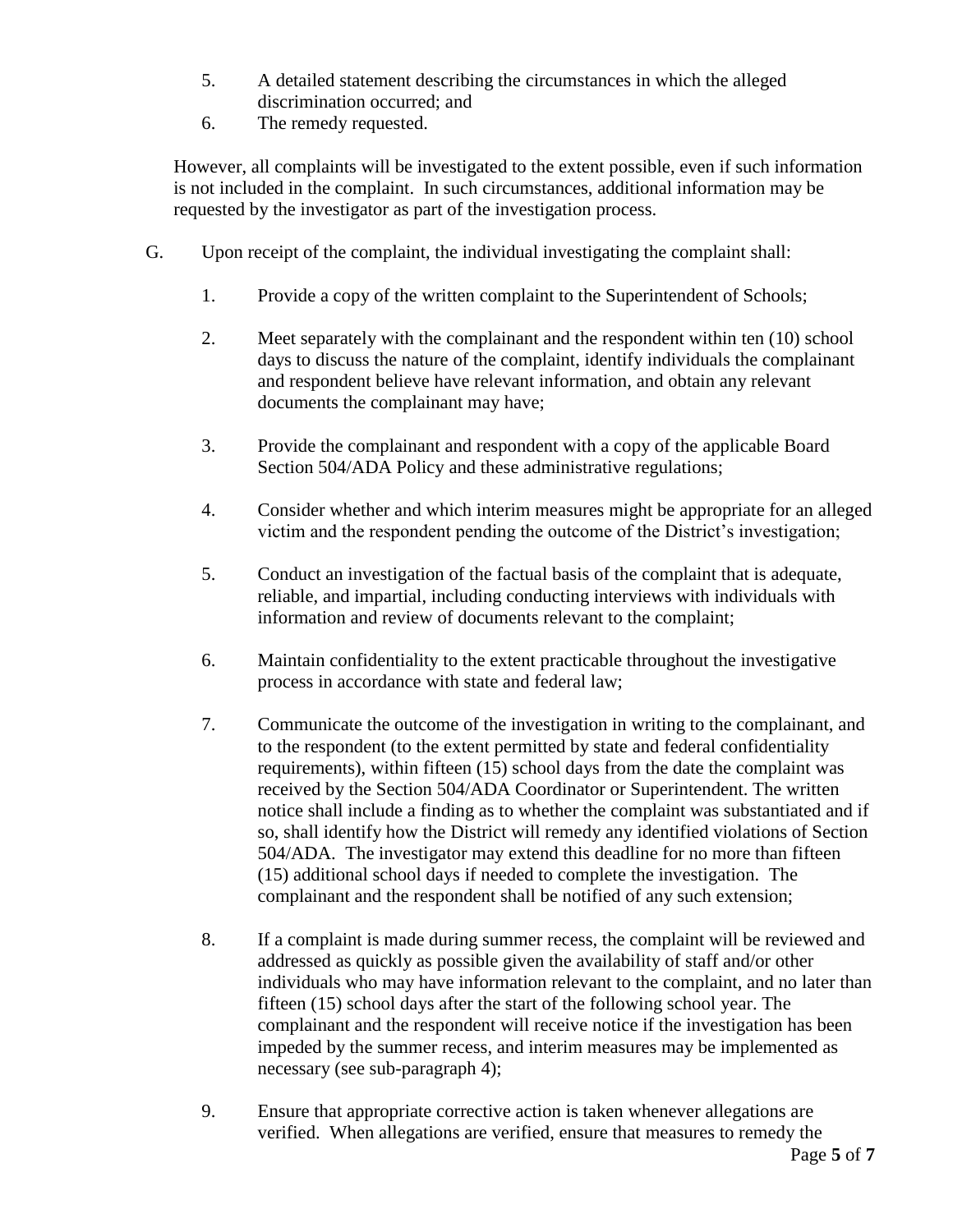effects of the discrimination and prevent its recurrence are appropriately considered, and offered, when appropriate. Corrective action should include steps to avoid continuing discrimination;

- 10. In the event the investigator concludes that there is no violation of Section 504/ADA, the district may attempt to resolve the complainant's ongoing concerns, if possible.
- H. If the complainant or respondent is not satisfied with the findings and conclusions of the investigation, the appealing party may request review and reconsideration of the conclusion of the complaint within thirty (30) days of receipt of the written outcome. In requesting review, the appealing party must submit the complaint, the written outcome of the complaint, and explain why he/she believes the factual information relied upon by the investigator was incomplete, the analysis of the facts was incorrect, and/or the appropriate legal standard was not applied, *and* how this information would change the investigator's determination in the case. Failure to provide all such information may result in the denial of the review.

Upon review of a written request from the appealing party, the Superintendent shall review the investigative results of the investigator and determine if further action and/or investigation is warranted. Such action may include consultation with the investigator and other relevant witnesses, a meeting with appropriate individuals to attempt to resolve the complaint or a decision affirming or overruling the investigator's conclusions or findings. The Superintendent shall provide written notice to the appealing party and other party of his/her decision within ten (10) school days following the receipt of the written request for review. When a written request for review is received during summer recess, the Superintendent conduct the review as quickly as possible given the availability of staff and/or other individuals who may have information relevant to the review, and no later than ten (10) school days after the start of the following school year. The Superintendent's decision shall be final.

## **III. The Section 504/ADA Coordinator for this district is:**

**Dr. Kris Lindsay-Stevens, Director of Student Services, 57 Little City Rd., Higganum, CT 06441. Telephone number: 860-345-4244. [Klindsay-stevens@rsd17.org](mailto:Klindsay-stevens@rsd17.org)**

## **IV. Complaints to Federal or State Agencies**

At any time, the complainant has the right to file a formal complaint with the U.S. Department of Education, Office for Civil Rights, 8<sup>th</sup> Floor, 5 Post Office Square, Suite 900, Boston, MA 02109-0111 (TELEPHONE NUMBER (617) 289-0111); [http://www2.ed.gov/about/offices/list/ocr/docs/howto.html.](http://www2.ed.gov/about/offices/list/ocr/docs/howto.html) Employees may also file a complaint regarding employment discrimination on the basis of disability with the

Equal Employment Opportunity Commission, Boston Area Office, John F. Kennedy Federal Building, 15 New Sudbury Street, Room 475, Boston, MA 02203-0506 (TELEPHONE NUMBER 800-669- 4000), or the Connecticut Commission on Human Rights and Opportunities, 450 Columbus Blvd., Hartford, CT 06103-1835 (TELEPHONE NUMBER 800-477-5737).